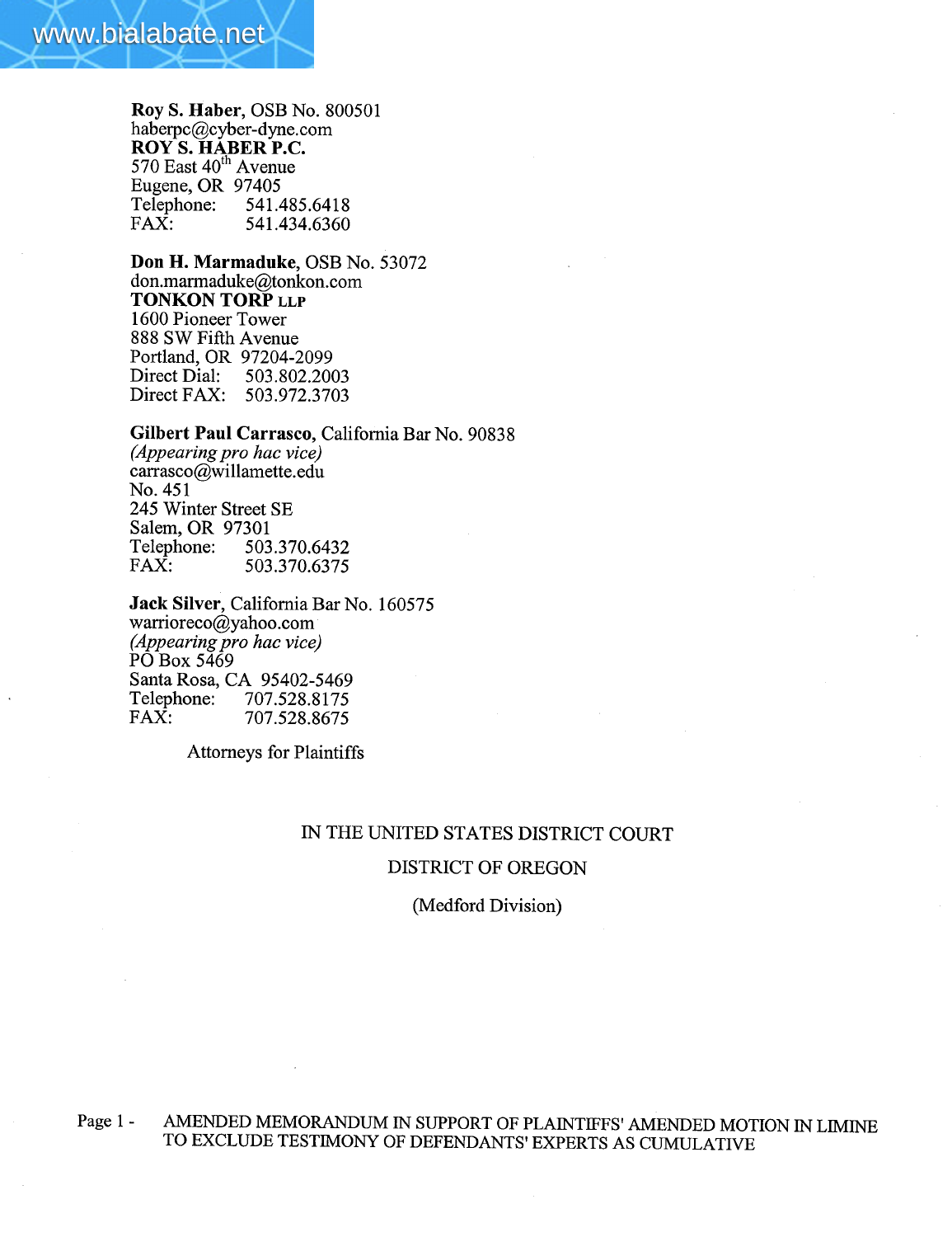THE CHURCH OF THE HOLY LIGHT OF THE QUEEN, a/k/a The Santo Daime Church, an Oregon religious corporation, on its own behalf and on behalf of all of its members, JONATHAN GOLDMAN, individually and as Spiritual Leader of the "Santo Daime Church," JACQUELYN PRESTIDGE, MARY ROW,

M.D., MIRIAM RAMSEY, ALEXADRA BLISS YEAGER and SCOTT FERGUSON,

members of the Santo Daime Church,

Civil No. 08-cv-03095-PA

AMENDED MEMORANDUM IN SUPPORT OF PLAINTIFFS' AMENDED MOTION IN LIMINE TO EXCLUDE TESTIMONY OF DEFENDANTS' EXPERTS AS **CUMULATIVE** 

Plaintiffs,

v.

MICHAEL B. MUKASEY, Attorney General of the United States; KARIN J. IMMERGUT, United States Attorney, District of Oregon; HENRY M. PAULSON, Secretary of the U.S. Department of the Treasury,

Defendants.

Defendants have offered into evidence several expert witness statements which are virtually identical in many respects on several topics—evidence that already failed to carry the Defendants' burden before Judge Parker in the  $O$  Centro litigation. Relitigating these issues in this action, Defendants should be allowed only one expert witness to testify on such subjects, on the grounds that the presentation of more than one expert wil be cumulative, and in violation of the Federal Rules of Evidence.<sup>1</sup>

"Federal Rule of Evidence 403 allows even relevant evidence to be excluded if its admission would result in needless presentation of cumulative evidence." Sparkman  $v$ . C.I.R., 509 F.3d 1149, 1157 (9<sup>th</sup> Cir. 2007). A district court is "free to exclude any expert testimony, including testimony of an announced expert, if the testimony is cumulative or redundant under Fed. R. Evid. 403." In re Air Crash Disaster, 86 F.3d 498, 527 (6th Cir.

<sup>1</sup> The testimony is also being challenged in *Daubert* motions for reliability. See Plaintiffs' Motion In Limine to Exclude Defendants' Experts' Testimony.

Page 2 - AMENDED MEMORANDUM IN SUPPORT OF PLAINTIFFS' AMENDED MOTION IN LIMINE TO EXCLUDE TESTIMONY OF DEFENDANTS' EXPERTS AS CUMULATIVE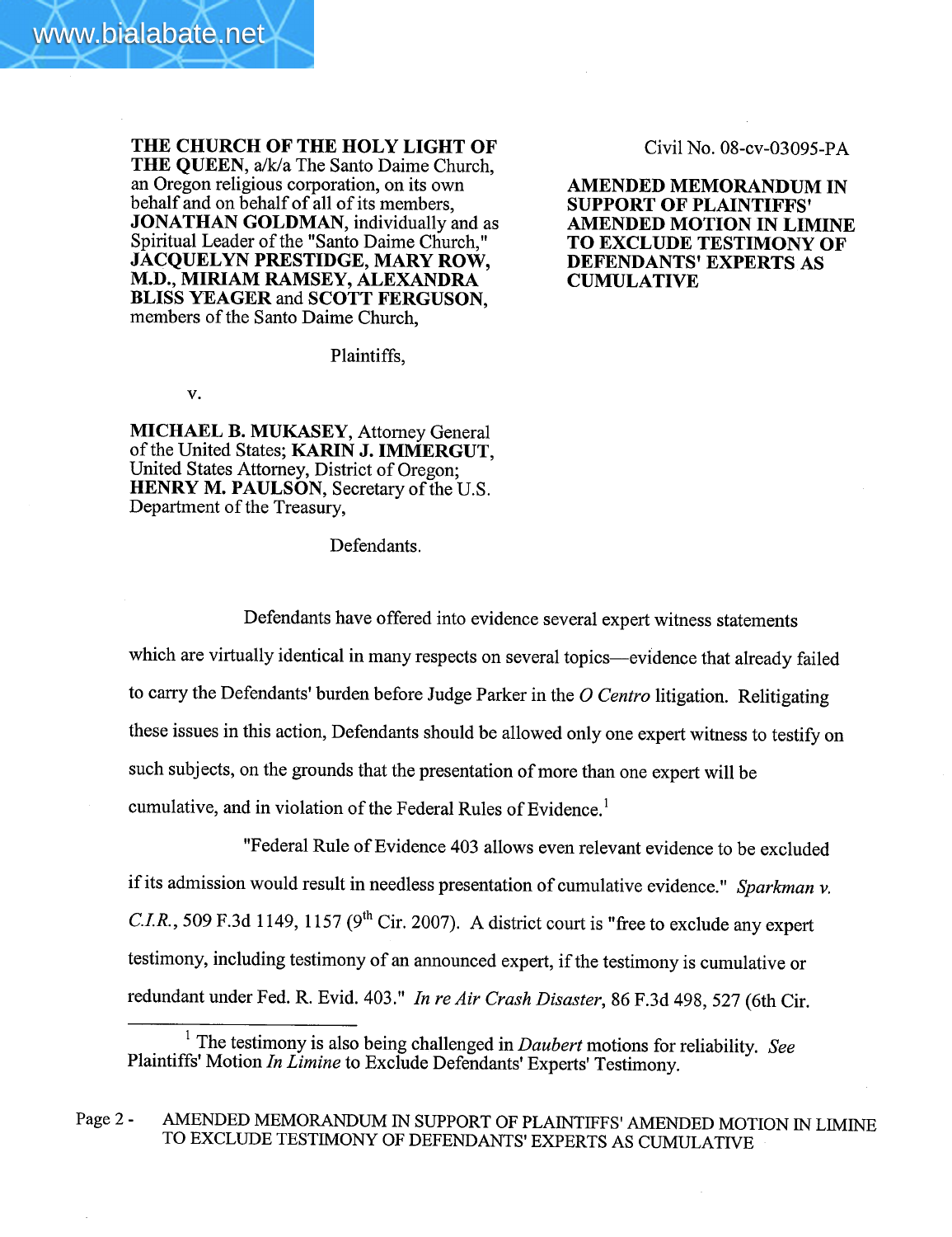www.bialabate.net

The District Court also found that the evidence was cumulative of testimony already in the record. It ruled that the prior testimony. . . essentially would be duplicated by the proposed expert witness' testimony. The exclusion of relevant, but cumulative, evidence is within the sound exercise of the trial court's discretion. United States v. Elksnis, 528 F.2d 236, 239 (9th Cir. 1975). See also Fed. R. Evid. 403 ("Although relevant, evidence may be excluded if its probative value is outweighed. . . by considerations of. . . needless presentation of cumulative evidence. ").

U.S. v. Marabelles, 724 F.2d 1374, 1382 ( $9<sup>th</sup>$  Cir. 1984). The decision to exclude the testimony "rests within the sound discretion of the district court." Goodwin v. MTD Products, Inc., 232 F.3d 600, 609 (7<sup>th</sup> Cir. 2000) (quoting United States v. Gardner, 211 F.3d 1049, 1055 ( $7<sup>th</sup>$  Cir. 2000)).

Evidence is cumulative if it does "not present additional facts relevant to the trial judge's decision . . . . " Kay v. Cessna Aircraft Co., 548 F.2d 1370, 1373 (9th Cir. 1977). The Seventh Circuit provided the following useful definition of cumulative evidence:

> Evidence is "cumulative" when it adds very little to the probative force of the other evidence in the case, so that if it were admitted its contribution to the determination of truth would be outweighed by its contribution to the length of trial, with all the potential for confusion, as well as prejudice to other litigants, who must wait longer for their trial, that a long trial creates.

United States v. Kizeart, 102 F.3d 320,325 (7th Cir. 1996) (quoting United

States v. Williams, 81 F.3d 1434, 1443 ( $7<sup>th</sup>$  Cir. 1996)); see also Ahmed v. State of

Washington, 203 F.3d 830,830 (9th Cir. 1999).

Defendants have offered into evidence the witness statements of Dr. Thomas

R. Kosten, Dr. Srihari R. Tella, Dr. Jerry Frankenheim, Dr. Donald R. Jasinski, and Dr.

George S. Glass. These statements are virtually identical, as they all testify to the same four

issues: (1) whether ayahuasca is pharmacologically similar to LSD-like hallucinogens;

(2) whether ayahuasca is toxic; (3) whether ayahuasca is likely to cause psychological

disorders; and (4) whether the members of the Plaintiff churches are at risk of harm.

Page 3 - AMENDED MEMORANDUM IN SUPPORT OF PLAINTIFFS' AMENDED MOTION IN LIMINE TO EXCLUDE TESTIMONY OF DEFENDANTS' EXPERTS AS CUMULATIVE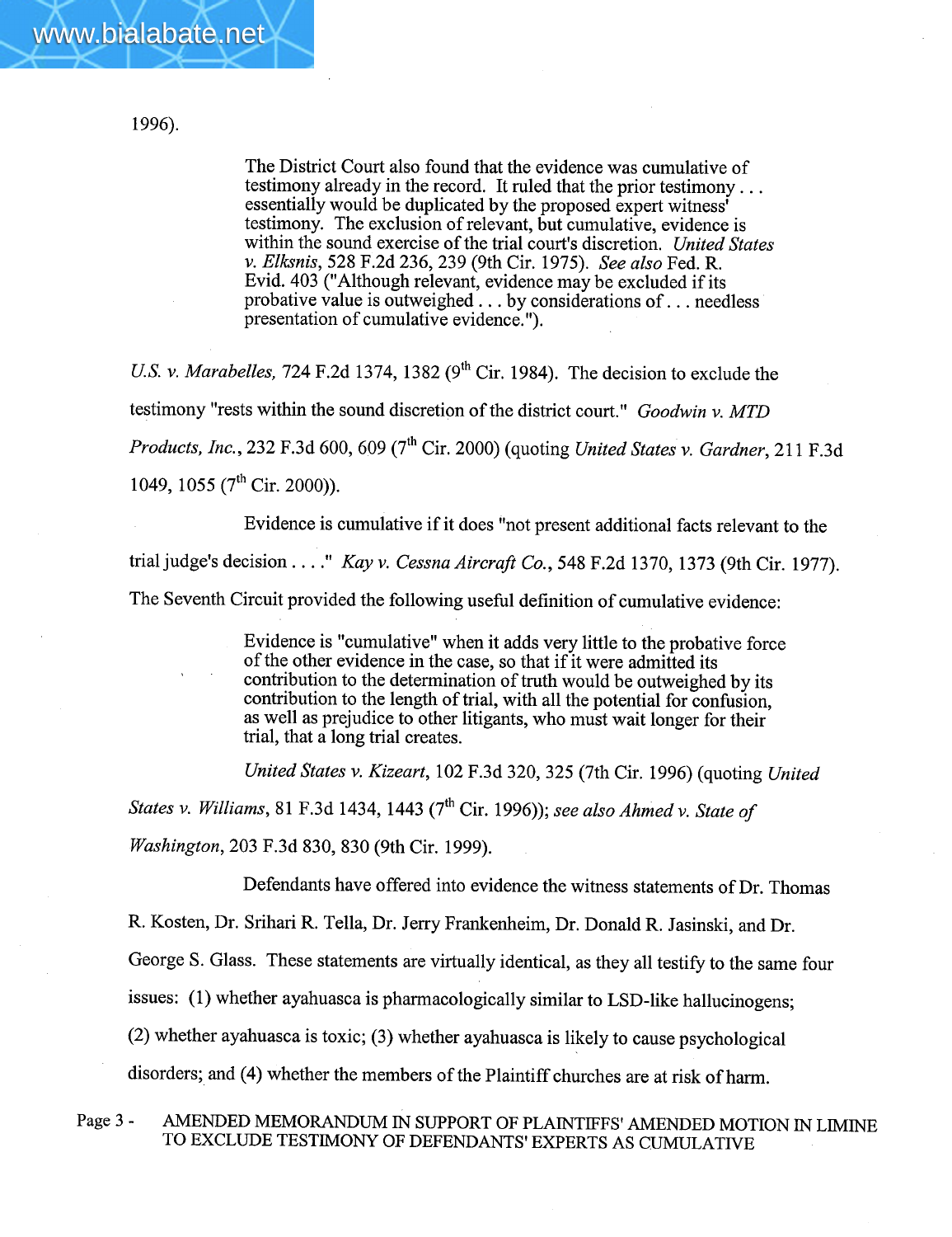### 1. "Ayahuasca is pharmacologically similar to LSD-like

hallucinogens." This argument is repeated numerous times in the statements of Jasinski, Frankenheim, and Tella. A cursory look at some of the witness statements demonstrates this. Jasinski testifies: "The effects of DMT are similar to those produced by LSD. Scientifically, DMT is properly classified as an LSD-like hallucinogen." Witness Statement of Donald R. Jasinski, M.D., at 2 | IV-B ("Jasinski Statement"); see also id. at 2 | | A-B, 3 | 7, 3 | 8, 3-4  $\frac{1}{2}$  9 (For all the foregoing reasons, it is appropriate to characterize DMT as an LSD like hallucinogen and to draw comparative conclusions regarding DMT from known information regarding LSD and other LSD-like hallucinogens"), 4-5  $\P$  11, 6  $\P$  12 ("DMT is among the LSDlike hallucinogens that have a history of abuse in the United States"). Frankenheim testifies that "DMT has been studied far less than LSD. However, the molecular structure, mechanisms, and effects of DMT have been shown to greatly overlap those of LSD." Witness Statement of Jerry Frankenheim, Ph.D., at 5  $\P$  7(c) ("Frankenheim Statement"); see also id. at 4-5  $\parallel$  7(a), 5  $\parallel$  7(b), 6  $\parallel$  7(i) ("Subjects given ayahuasca reported the same psychological and somatic effects, qualitatively and quantitatively, as those of LSD"), 8  $\parallel$  7(j). Tella states that "the pharmacology of DMT is substantially similar to numerous other tryptamines and classical hallucinogens (e.g. LSD and DOM). . . ." Witness Statement of Srihari R. Tella, Ph.D, at 6 | 27 ("Tella Statement"); see also id. at 6 | 26, 28; 7 | 31 ("DMT produces discriminative stimulus effects that are substantially similar to those produced by classical hallucinogens such as DOM and LSD. Thus, it is likely to a reasonable degree of scientific probability that DMT shares similar subjective effects in humans with LSD");  $7 \frac{1}{3}$  32 ("Numerous other tryptamines that are related to DMT also produce discriminative stimulus effects similar to those of DOM and LSD"); id. at 7-8  $\P$  $\parallel$  33-38. As is clear from the above, these doctors overlap and repeat each other's testimony. In fact, Tella actually cites to Frankenheim's witness statement twice in her own witness statement. See id. at 4, 5  $\P$  16, 20. Clearly this is cumulative and the contribution of such evidence to the determination of

Page 4 - AMENDED MEMORANDUM IN SUPPORT OF PLAINTIFFS' AMENDED MOTION IN LIMINE TO EXCLUDE TESTIMONY OF DEFENDANTS' EXPERTS AS CUMULATIVE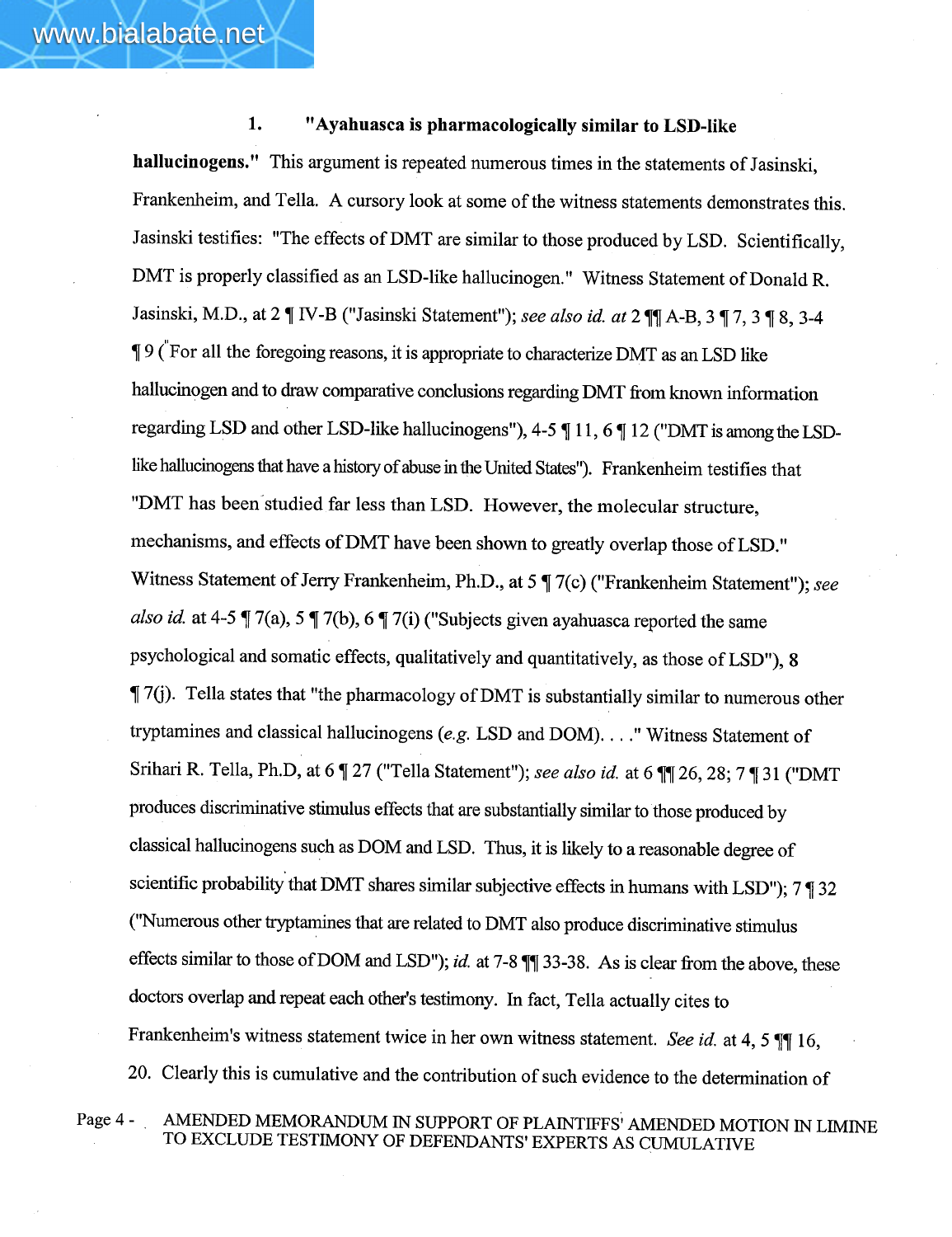truth is slight.

www.bialabate.net

2. " Ayahuasca is toxic." In his witness statement, Glass states: "The ayahuasca mixture used in the Church's ceremonies poses risks to an individual's health and safety," and "the amount and potency of ayahuasca given to participants varies and may result in serious injury to a participant." See Glass Statement at 4  $\P$  11, 13; see also Kosten Statement at  $6 \parallel 13$ . Likewise, Tella testifies that ayahuasca has the potential for toxic effects, can interact with other drugs, and is harmful to church members. Tella Statement at 3, 8-12  $\P$  10(b), 39-54. Kosten testifies that ayahuasca is toxic, reacts with medication, and can have an adverse effect on someone with a mental illness. Kosten Statement at  $6 \nmid 13$ . Jasinski also testifies that ayahuasca is toxic. Jasinski Statement at 12  $\P$  26.<sup>2</sup> Frankenheim testifies that the "sacramental use of ayahuasca results in pharacological effects from the ayahuasca, and can result in toxicological effects." Frankenheim Statement at  $20 \parallel 13(a)$ .

The relationship of DMT with harmine is testified to by multiple witnesses. See Jasinski Statement at  $2 \P D$  ("The health risks of ayahuasca are greater than DMT alone due the additional effects of the monoamine oxidase inhibitor in ayahuasca, harmine."); *id.* at 9-10  $\P$  19; id. at 12  $\P$  26; Glass Statement at 7  $\P$  24; Kosten Statement at 2-4  $\P$  7(b); Frankenheim Statement at 8-9  $\parallel$  8; *id.* at 12-13  $\parallel$  11.

Physical effects of MAOIs such as elevation of blood pressure<sup>3</sup> and "serotonin syndrome," and "minor side effects" are testified to by Jasinski at 10-11  $\P$  $[20-21,$ Glass Statement at 5  $\P$  18; Tella Statement at 12  $\P$  54 (same); Kosten Statement at 2-4  $\P$  7

<sup>3</sup> Apparently "low blood pressure" is also a potential side effect. Glass Statement at  $5-6$  | 19.

### Page 5 - AMENDED MEMORANDUM IN SUPPORT OF PLAINTIFFS' AMENDED MOTION IN LIMINE TO EXCLUDE TESTIMONY OF DEFENDANTS' EXPERTS AS CUMULATIVE

 $2$  As Frankenheim's statement demonstrates, the government's proferred analysis is inapplicable to the case at bar and thus any (much less cumulative) such testimony lacks relevance: "A toxic dose of a drug is usually compared with a beneficially efficacious dose to determine the risk/benefit ratio.... However, possible benefits of ayahuasca have not been recognized by the U.S. Food and Drug Administration . . . ." Frankenheim Statement at 8-9  $\parallel$  8(d). See id. at 20  $\parallel$  13(a) ("No benefits of the use of this drug are scientifically established,  $\dots$ .".)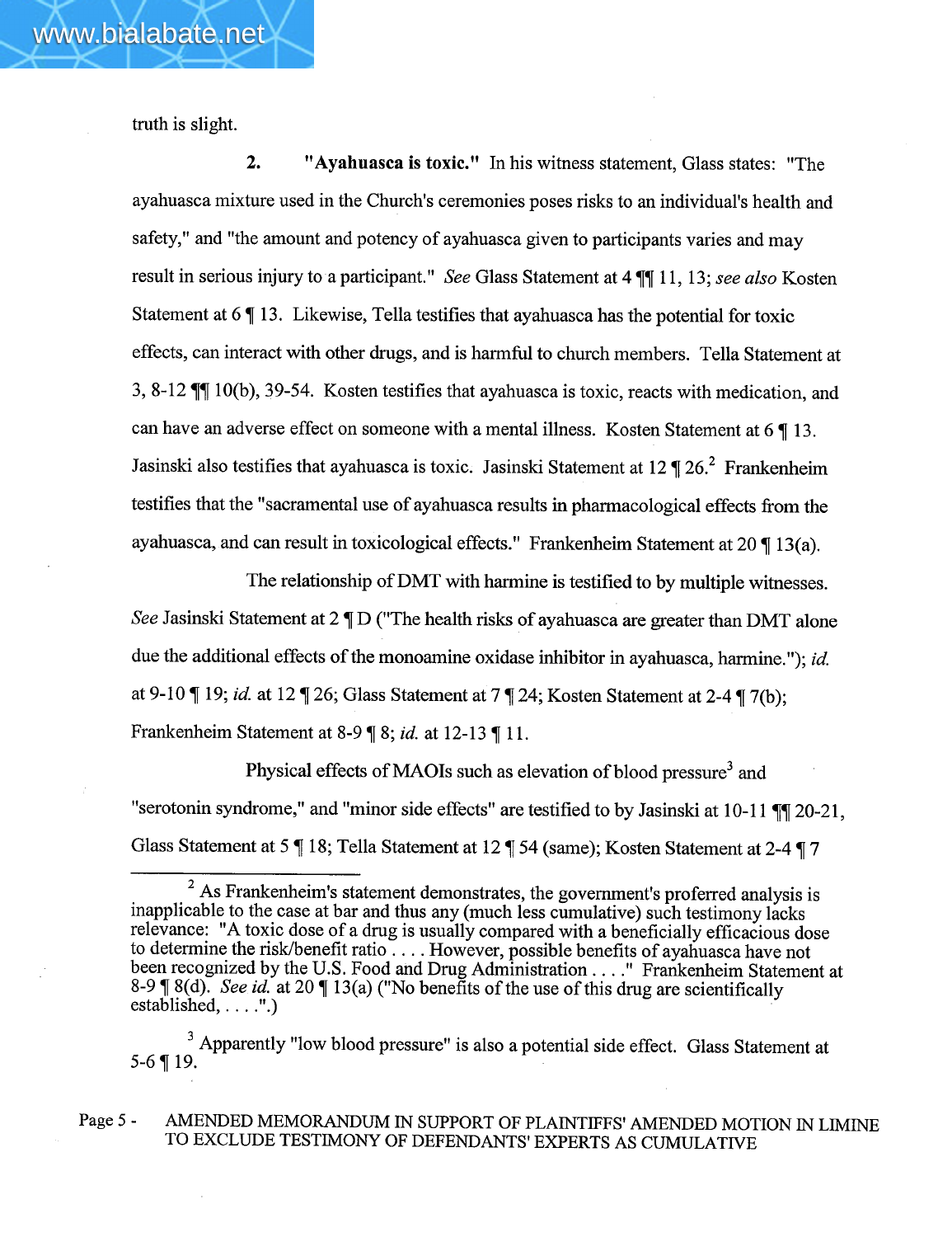(same); Kosten Statement at 8-11  $\P$  $I$  15-19 (discussing "serotonin syndrome" and elevated blood pressure); id. at  $16-17 \sqrt{25(b)}$  (discussing "serotonin syndrome"); Frankenheim Statement at  $14-19$  |  $12$  (discussing "hypertensive crisis" and "accumulation of serotonin").

Testimony regarding the purging effect of the Daime Tea is testified to by Jansinski at 11-12  $\P$  24 and Kosten at 17  $\P$  26(a); id. at 21-22  $\P$  27(a). And various witnesses speak of "unknown" risks due to lack of studies.<sup>4</sup> Jasinski Statement at  $2 \text{ T} E$ ; *id.* at 13-14  $\llbracket$  29; Kosten Statement at 2-4  $\llbracket$  7, Frankenheim Statement at 8-9  $\llbracket$  8(a)-(d) (discussing "lack of studies"); id. at  $14-19$  | 12.

3. "Ayahuasca can cause psychological disorders." Likewise, the government's proferred experts are extremely cumulative on the issues of supposed "psychological" harms that potentially may affect church members. Jasinski testifies that ayahuasca causes "changes in mood, thinking, behavior and perception." See Jasinski Statement at 12 | 26; see id. at 7-9 | 16-17 (same). See also Kosten Statement at 6 | 13 ("Vulnerable populations at high risk for adverse events from ayahuasca consumption include anyone who has a severe mental illness or is medically unstable."); Frankenheim Statement at 14-19  $\P$  12; Glass Statement at 6-7  $\P$  21 ("Dimethyltryptamine (DMT) is a psychedelic drug. It has been noted to cause hallucinations, a feeling of euphoria, visual distortions, and an awareness of being in contact with aliens."); Frankenheim at 10-11  $\parallel$  10(a)(i) ("Visual delusions, distortions, and pseudohallucinations usually occur.")

Experts also redundantly testify about pharmacological effects including "distorted perception, hallucinations, delusions, anxiety, panic and psychosis." Jasinski Statement at 2  $\mathbb{I}$  D; See also id. at 5-7  $\mathbb{I}$  13, 14. They variously testify about individuals become "psychotic." Glass Statement at  $7 \nparallel 22$ . See id. at  $7 \nparallel 24$  (discussing "depersonalization, bizarre, destructive behavior, and acute psychosis"); Tella Statement at 6

4 Although Kosten admits that such studies are "not likely" to be undertaken. Kosten Statement at  $2-4 \overline{y}$  7(b).

Page 6 - AMENDED MEMORANDUM IN SUPPORT OF PLAINTIFFS' AMENDED MOTION IN LIMIN TO EXCLUDE TESTIMONY OF DEFENDANTS' EXPERTS AS CUMULATIVE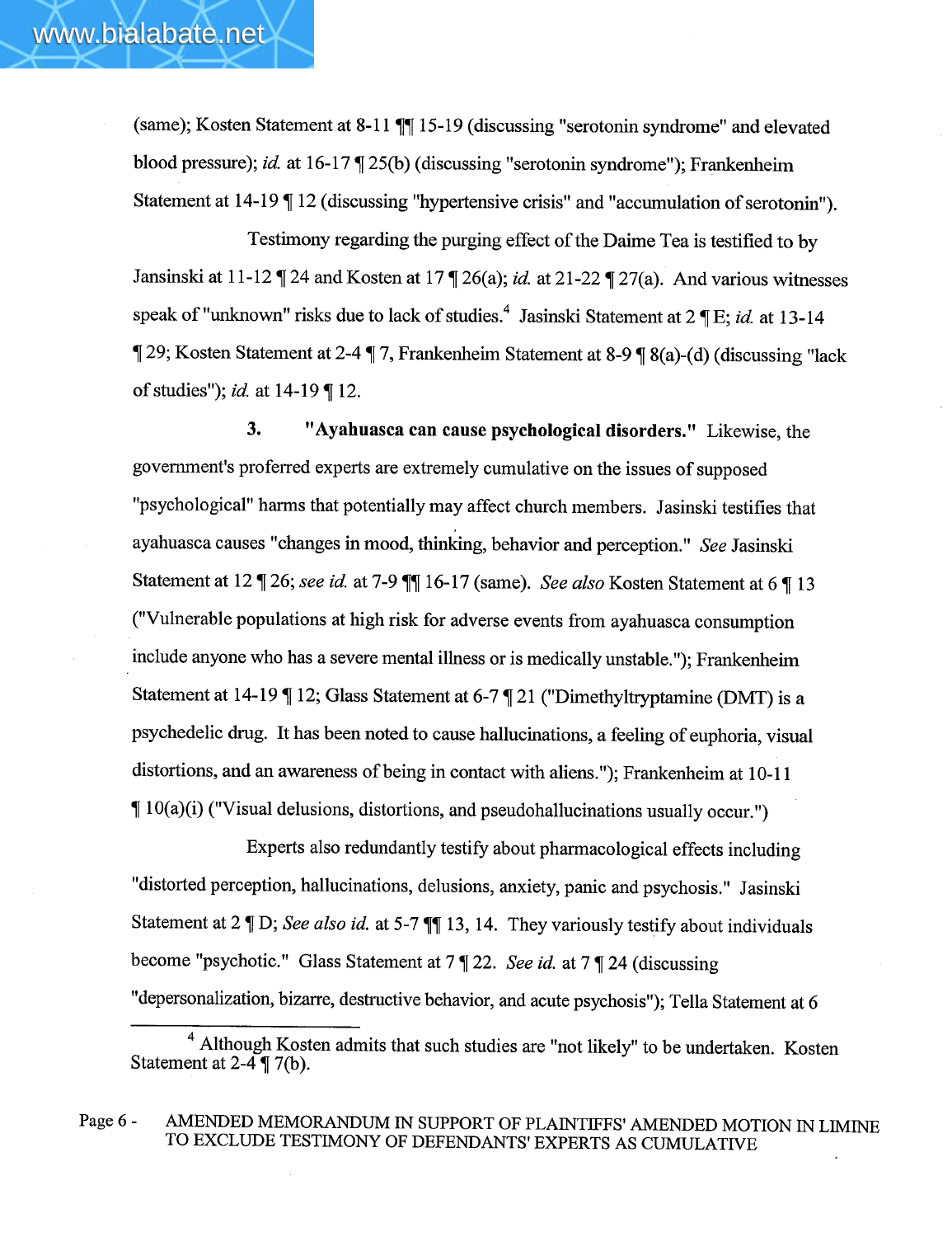$\parallel$  26 (discussing "psychedelic effects"); Kosten Statement at 9-10  $\parallel$  14 (risk to individuals with certain mental illnesses); id. at 13  $\parallel$  20 (discussing effects such as "panic, severe depression, sustained visual, auditory and other hallucinations, delusions, depersonalization, cognitive impairment and other less common forms of pathology such as catalepsy"); *id.* at 13  $\degree$  21 ("(OJther subjects wil develop severe and persistent mental illnesses that are often minimally responsive to standard anti-psychotic medications used to treat schizophrenia and related psychoses."); Frankenheim Statement at  $10-11 \P 10(a)(i)$  ("Anxiety often occurs while using hallucinogens, and some users experience terrifying thoughts, nightmarish feelings, despair, and fears of insanty, death, and losing control. ").

4. "Ayahuasca is harmful to church members." Glass claims that church members are at risk of harm from ayahuasca use. See Glass Statement at  $4 \nmid 12$ ("The screening process utilized by the Church is not suffcient to prevent harful and potentially life-threatenig interactions. People who may be at risk to suffer such an interaction are not effectively screened out"); id. at  $4 \parallel 13$  ("The amount and potency of ayahuasca given to participants varies and may result in serious injury to a participant"); id. at  $4 \sqrt{\pi} 14-15$ , 6  $\parallel$  20, 9-13  $\parallel$  27-29, 31-36 ("It is highly problematic that the dosing of ayahuasca—a tea with significant adverse physiological and psychological effects—is done by non-medical 'professionals who employ a subjective, unscientific method for determining what would be an optimal dose for up to 130 different individual participants, which has the potential for causing significant harm to the participants"); id. at  $14 \sqrt{38}$ ;  $16 \sqrt{40}$  ("In my medical opinion, the use of the Daime, an ayahuasca tea preparation combining an MAO inhibitor, and the hallucinogenic drug DMT, in a religious ceremony is a dangerous procedure"). Tella echoes Glass' opinion that the Daime is harmful to church members. See Tella Statement at 3  $\parallel$  10, 9-10  $\P$  $\parallel$  41-44 ("Thus, the consumption of Daime tea, due to its variable and undefined composition, has a potential to cause unpredictable and potentially adverse health effects in individuals"); id. at 10  $\mathbb{II}$  45-47 ("Thus, it appears likely that an individual

Page 7 - AMENDED MEMORANDUM IN SUPPORT OF PLAINTIFFS' AMENDED MOTION IN LIMINE TO EXCLUDE TESTIMONY OF DEFENDANTS' EXPERTS AS CUMULATIVE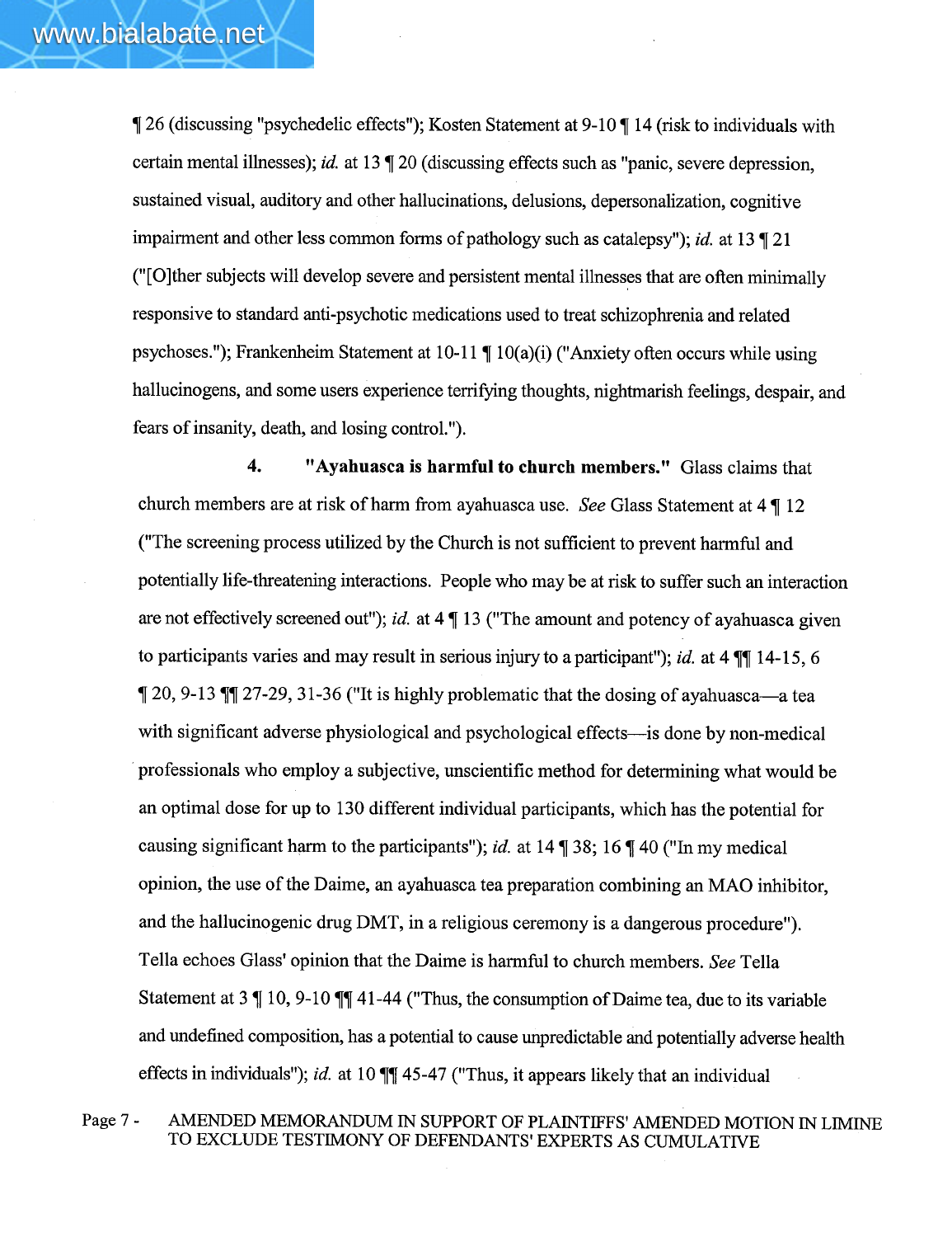participating in a Santo Daime Church work will be exposed to doses of DMT which are large enough to put his or her health at risk"); and  $11 \text{ }\nvert 48$ . Kosten continues the argument that church members are at risk of harm from the Daime. See Kosten Statement at 11  $\sqrt{\ }$  21 ("[S] creening procedures and personnel are not adequate to identify individuals at high risk for adverse behavioral outcomes from ayahuasca use"); id. at  $12 \text{ T } 23$  (No quality control or standards at Works to ensure minimum safety); 12-13  $\parallel$  24; 17  $\parallel$  26 (Vomiting does not terminate further consumption of ayahuasca). Frankenheim echoes this last statement about the inability of vomiting to prevent further ingestion of ayahuasca. See Frankenheim Statement at 22  $\parallel$  17(a)-(d). In sum, all of the witness statements have the same theme: ayahuasca is harmful to the plaintiffs.

The presentation of virtually identical testimony is certainly cumulative, and would waste the time of this Court. The Defendants can present their defenses and proof through one expert witness, as the doctors' witness statements all address the same four issues. Even if there are minor variations in the substance of each of the witness statements, the purpose of each of them is to address this issue. "Evidence is cumulative if repetitive, and if the small increment of probability it adds may not warrant the time spent in introducing it." Elwood v. Pina, 815 F.2d 173, 178 (1st Cir. 1987) (quoting 1 WEINSTEIN'S EVIDENCE  $\P$  401[07] at 401-47-48 (1985)). The amount of time wasted in plowing through five lengthy and time-consuming witness statements overrdes any probative value from the negligible amount of additional information each of the statements may provide.

Other federal courts have excluded the testimony of expert witnesses as cumulative. The Sixth Circuit in Bass v. Janncv Montgomery Scott. Inc., 210 F.3d 577 (6th Cir. 2000), upheld the district court's exclusion of a plaintiffs expert witness on the basis that this evidence would be cumulative, redundant and a waste of time. Id. at 588. In In re Air Crash Disaster, 86 F.3d 498, the district court excluded expert witness testimony offered by defendants on the grounds that it would be cumulative and redundant. The court relied upon

Page 8 - AMENDED MEMORANDUM IN SUPPORT OF PLAINTIFFS' AMENDED MOTION IN LIMINE TO EXCLUDE TESTIMONY OF DEFENDANTS' EXPERTS AS CUMULATIVE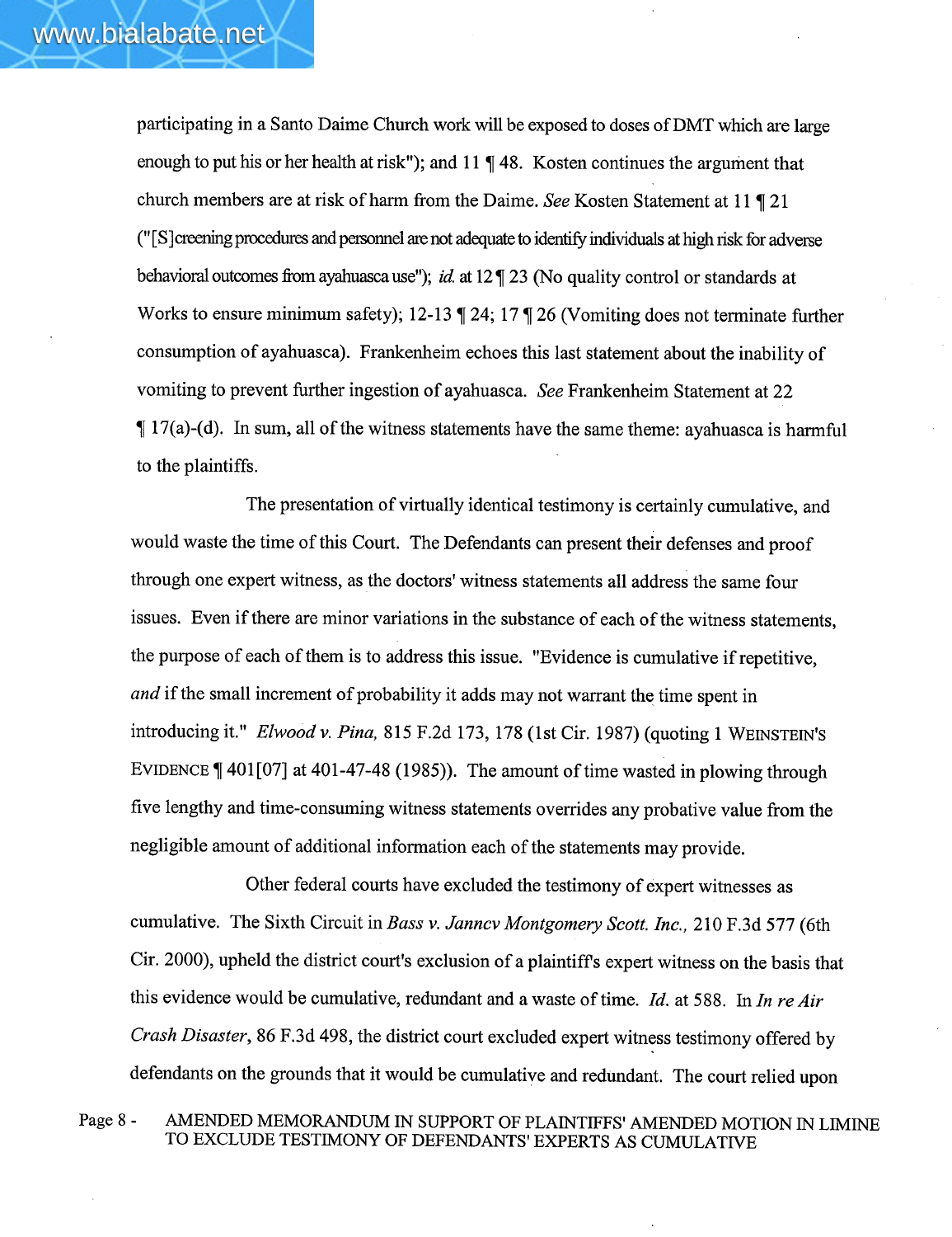its authority to control the number of expert witnesses at triaL. The Sixth Circuit upheld the district court's decision, also noting that it would be unfair to give the defendants a "double helping" of experts. Id. at 527. The quintuple "helping" of experts offered by the government should fare no better.

#### **CONCLUSION**

Thus, the exclusion of expert witnesses is within the discretion of this Court. It would be sound act of discretion for this court to only allow into evidence one witness statement. This would prevent the presentation of cumulative and redundant testimony and the waste of precious judicial time.

WHEREFORE, Plaintiffs request that the instant motion be granted in its entirety.

Dated this  $8^{th}$  day of January, 2009.

ROY S. HABER, P.C.

By /s/ Roy S. Haber

Roy S. Haber OSB No. 800501 Direct Dial: Direct Fax: Email:

541.485.6418 541.434.6360 haberpc@cyber-dyne.com

TONKON TORP LLP

By Olen H. Tharmsdecke

Don H. Marmaduke OSB No. 530727 Direct Dial: Direct Fax: Email:

503.802.2003 503.972.2003 don.marmaduke@tonkon.com

Attorneys for Plaintiffs

Page 9 - AMENDED MEMORANDUM IN SUPPORT OF PLAINTIFFS' AMENDED MOTION IN LIMINE TO EXCLUDE TESTIMONY OF DEFENDANTS' EXPERTS AS CUMULATIVE